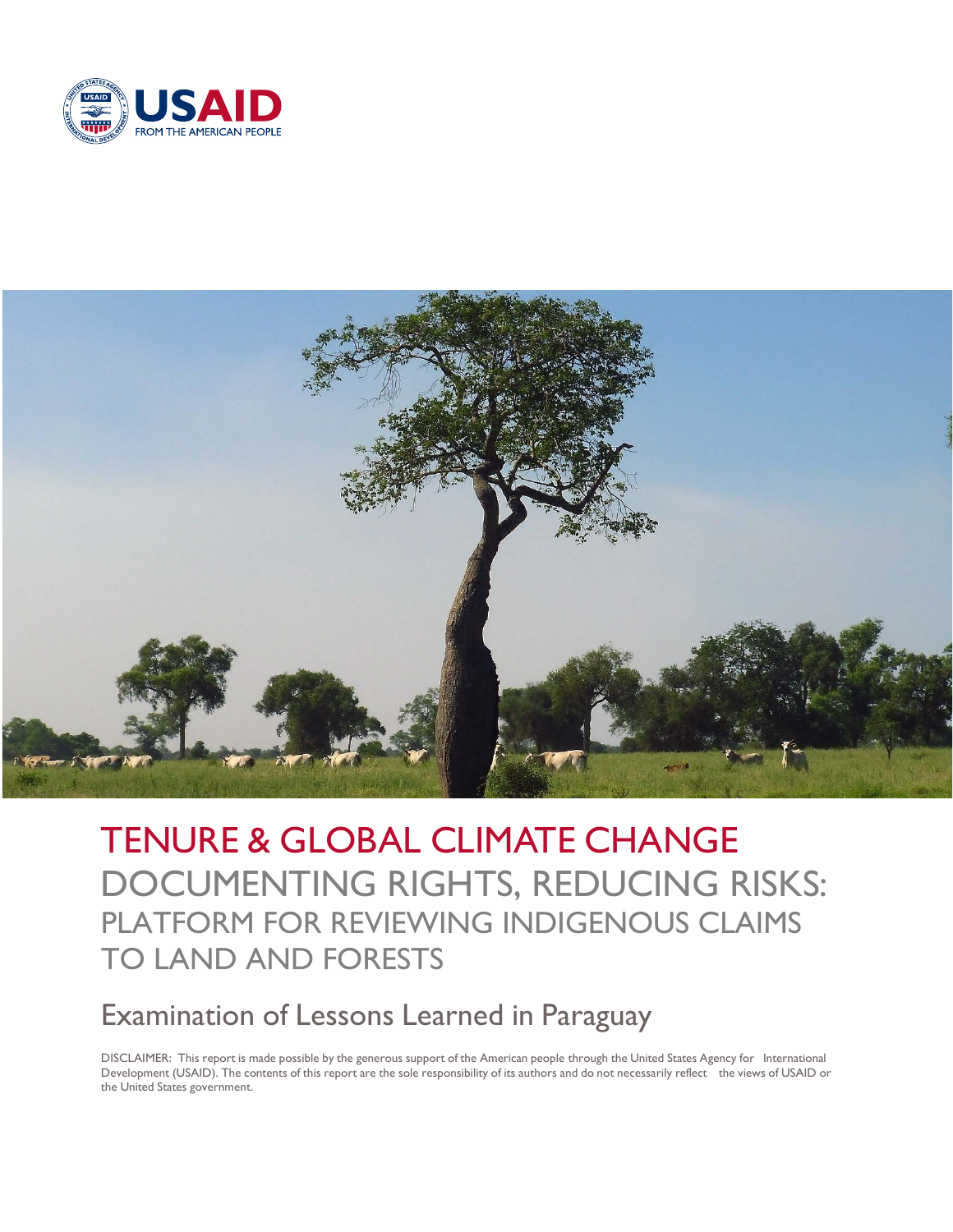# **CONTENTS**

| <b>INTRODUCTION</b>                                                 |   |
|---------------------------------------------------------------------|---|
| ADMINISTRATIVE AND OPERATIONAL CONSIDERATIONS                       |   |
| Work with the right local partner                                   |   |
| Navigate the interests of multiple stakeholders and collaborators   |   |
| <b>POLITICAL CONSIDERATIONS</b>                                     |   |
| Consider the sensitivities required to build legitimacy             |   |
| when activities do not directly involve the government              | 4 |
| Outreach to achieve impact                                          |   |
| Create an inclusive brand identity                                  |   |
| <b>TECHNICAL CONSIDERATIONS</b>                                     | 6 |
| Develop platforms with local technical skills                       |   |
| Focus on clarity in background documentation                        | 6 |
| Ensure that the data is connected to other platforms where possible | 6 |
| <b>LOOKING FORWARD</b>                                              |   |
|                                                                     |   |



Existing hard copy maps on lands and territories of indigenous peoples and communities in Paraguay. PHOTO CREDIT: TGCC

| Cover Photo:<br><b>Report Authors:</b> | Beef cattle on pasture land in the Paraguayan Chaco. Photo Credit: TGCC<br>Ryan Sarsfield and Peter Veit<br>Suggested Citation: Sarsfield, R., & Veit, P. (2017) Documenting rights, reducing risks: Platform for<br>Indigenous claims to land and forests. Washington, DC: USAID Tenure and Global<br>Climate Change Program. |                                                                |  |
|----------------------------------------|--------------------------------------------------------------------------------------------------------------------------------------------------------------------------------------------------------------------------------------------------------------------------------------------------------------------------------|----------------------------------------------------------------|--|
| Prepared by:                           | <b>World Resources Institute</b><br>10 G Street. NE<br>Suite 800<br>Washington, DC 20002<br><b>United States</b>                                                                                                                                                                                                               |                                                                |  |
|                                        | Principal Contacts: Matt Sommerville, Chief of Party<br>Matt.Sommerville@tetratech.com<br>Cristina Alvarez, Project Manager<br>Cristina.Alvarez@tetratech.com                                                                                                                                                                  | Megan Huth, Deputy Project Manager<br>Megan.Huth@tetratech.com |  |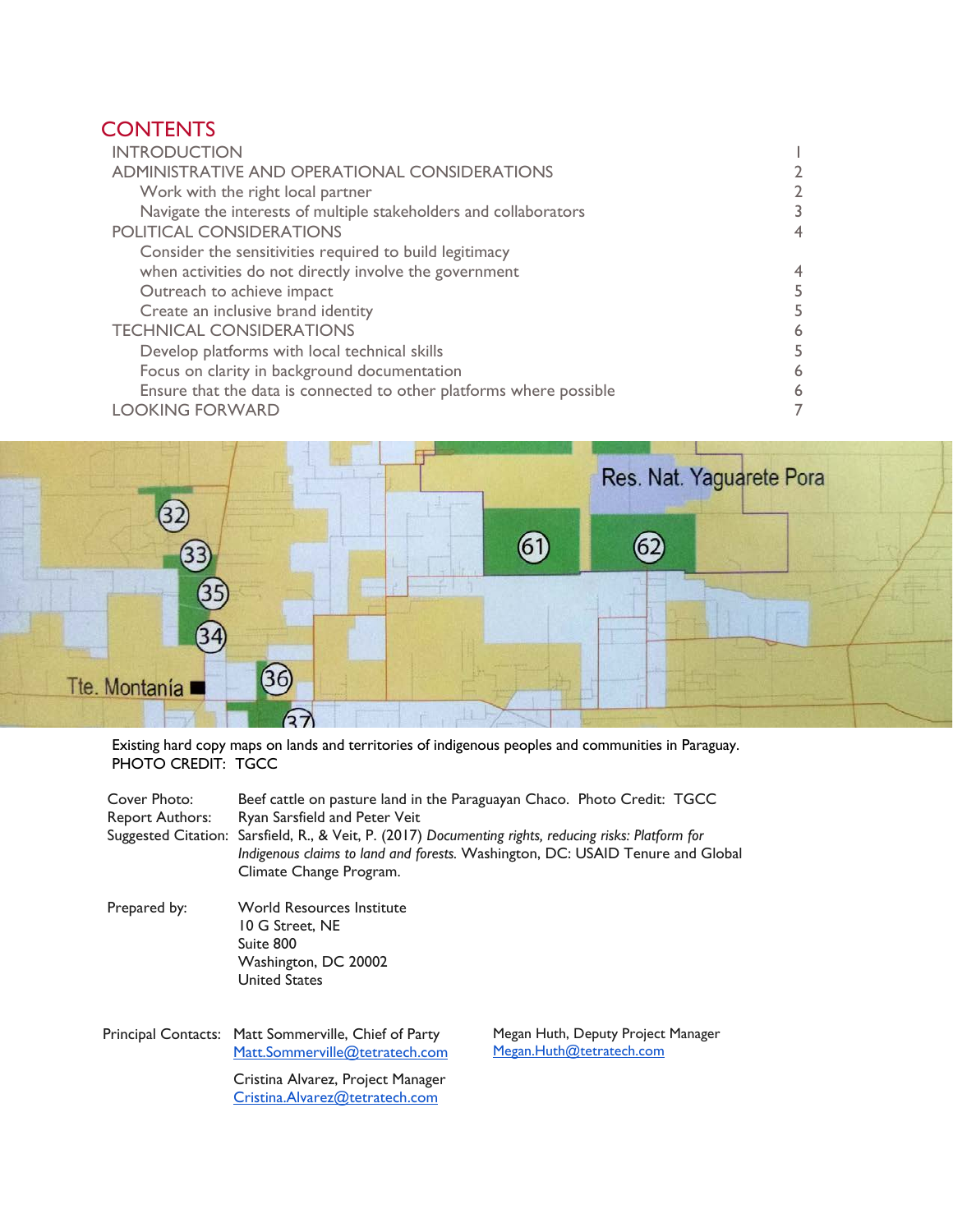**The trends in Paraguay are reflected globally, as agriculture expands its footprint at the expense of Indigenous Peoples and forests. Companies around the world, especially those linked to major drivers of deforestation, face increasing pressure to address environmental and social risks in their supply chains, and many have already made zero deforestation and zero land grabbing commitments.**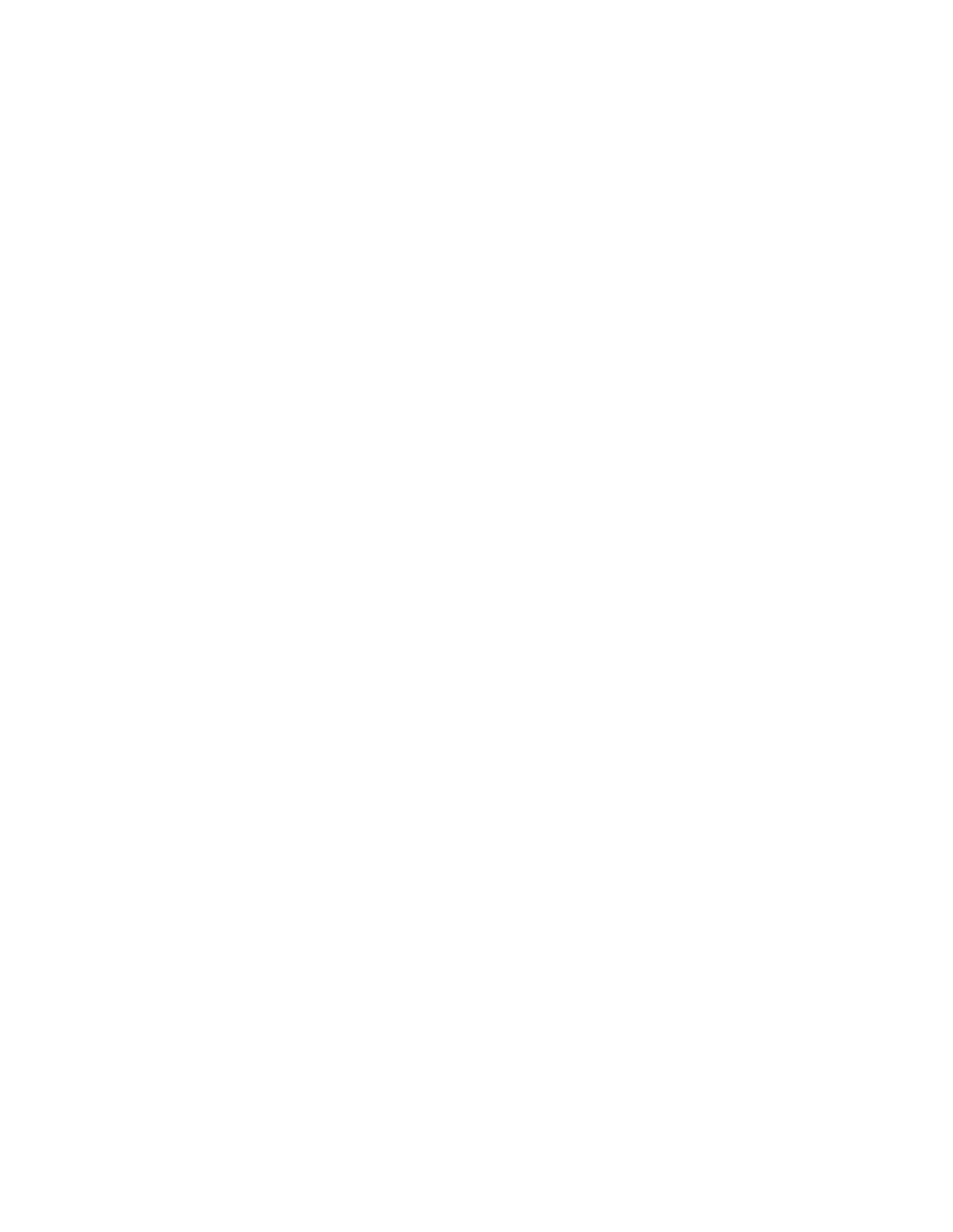### <span id="page-4-0"></span>**INTRODUCTION**

Building on a review of the current status of land tenure and its relationship to deforestation and the private sector in the Paraguayan Chaco, the United States Agency for International Development (USAID) collaborated with FAPI, the *Federación por la Autodeterminación de los Pueblos Indígenas,* to create an interactive online map of indigenous lands in Paraguay through the USAID-funded Tenure and Global Climate Change program (TGCC). TGCC has carried out pilot activities in five countries to demonstrate how documentation of land and resource rights can support sustainable landscape management. The Paraguay intervention focused on the intersection of land tenure, deforestation, and private sector investments in the Chaco region, where commercial agriculture is expanding into the previously intact Chaco forest ecosystem. This expansion has triggered significant deforestation and land conflicts with the indigenous peoples of the Chaco, who have seen much of the region's forest turned to cattle ranches since 2000. As the country's agricultural exports grow, so too does the need for transparency and accessible data on indigenous lands, without which the agricultural sector would be unable to reduce their exposure to these risks.

The resulting Paraguayan website platform, called *Tierras Indigenas Paraguay* (www.tierrasindigenas.org.py), was launched in November 2017, and it is intended that the

#### **USAID'S TENURE AND GLOBAL CLIMATE CHANGE PROGRAM**

Using policy engagement, pilot interventions, in-depth case studies, and quantitative and qualitative analysis, the USAID Tenure and Global Climate Change program's objective was to advance knowledge and practice on how land tenure and resource rights relate to global efforts to mitigate and adapt to climate change. Through work in over ten countries, common themes have emerged related to: using mobile applications to secure tenure (MAST); supporting the recognition and documentation of customary rights; using pilot activities to inform national policy discussions in an iterative fashion; and, supporting the clarification of government and local resource rights and responsibilities in areas where there are overlapping or ambiguous laws and customs, such as coastal and marine zones, wildlife management areas and forested landscapes.

data will be integrated into global platforms as well, like LandMark and Global Forest Watch. The increased availability of geospatial data on a public-oriented platform has great potential to boost the visibility of indigenous lands, and the transparency and availability of the data provides much needed inputs for the private sector to carry out due diligence activities to reduce social and environmental risk in their sourcing. While significant data had already been created by both indigenous groups and the government, these had not previously been systematically organized and made public via a mapping platform. This approach to consolidating existing data from disparate sources onto a public platform provides an important method of participatory mapping and rights recognition moving forward. This document provides a brief overview of lessons learned during the site's development and associated outreach as potential guidelines for the continued development of the platform, and for similar processes in the future.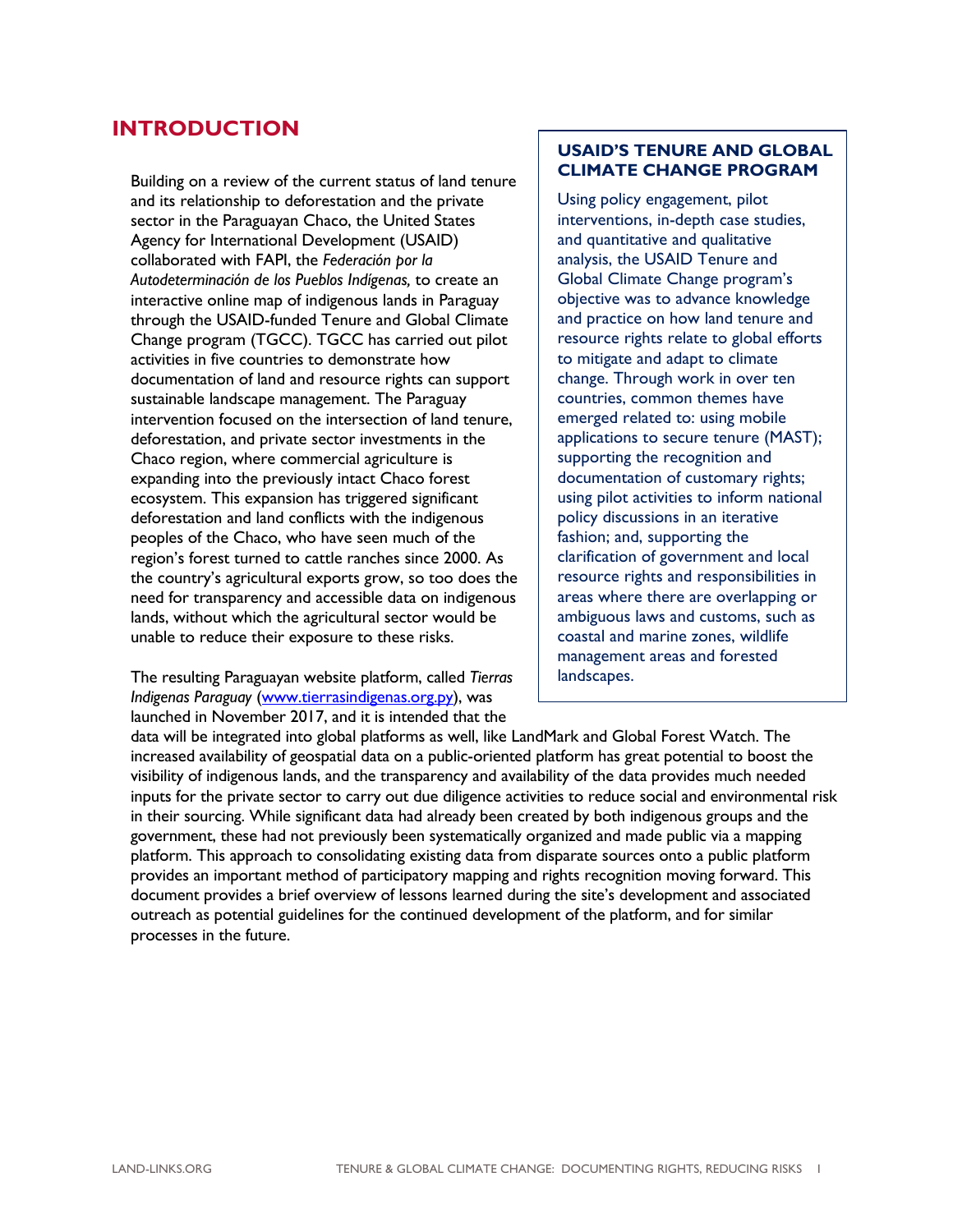Deforestation progression (in red) from 2000 (top), 2010 (middle), and 2016 (bottom) in Paraguay's Chaco Region from http://tierrasindigenas.org.

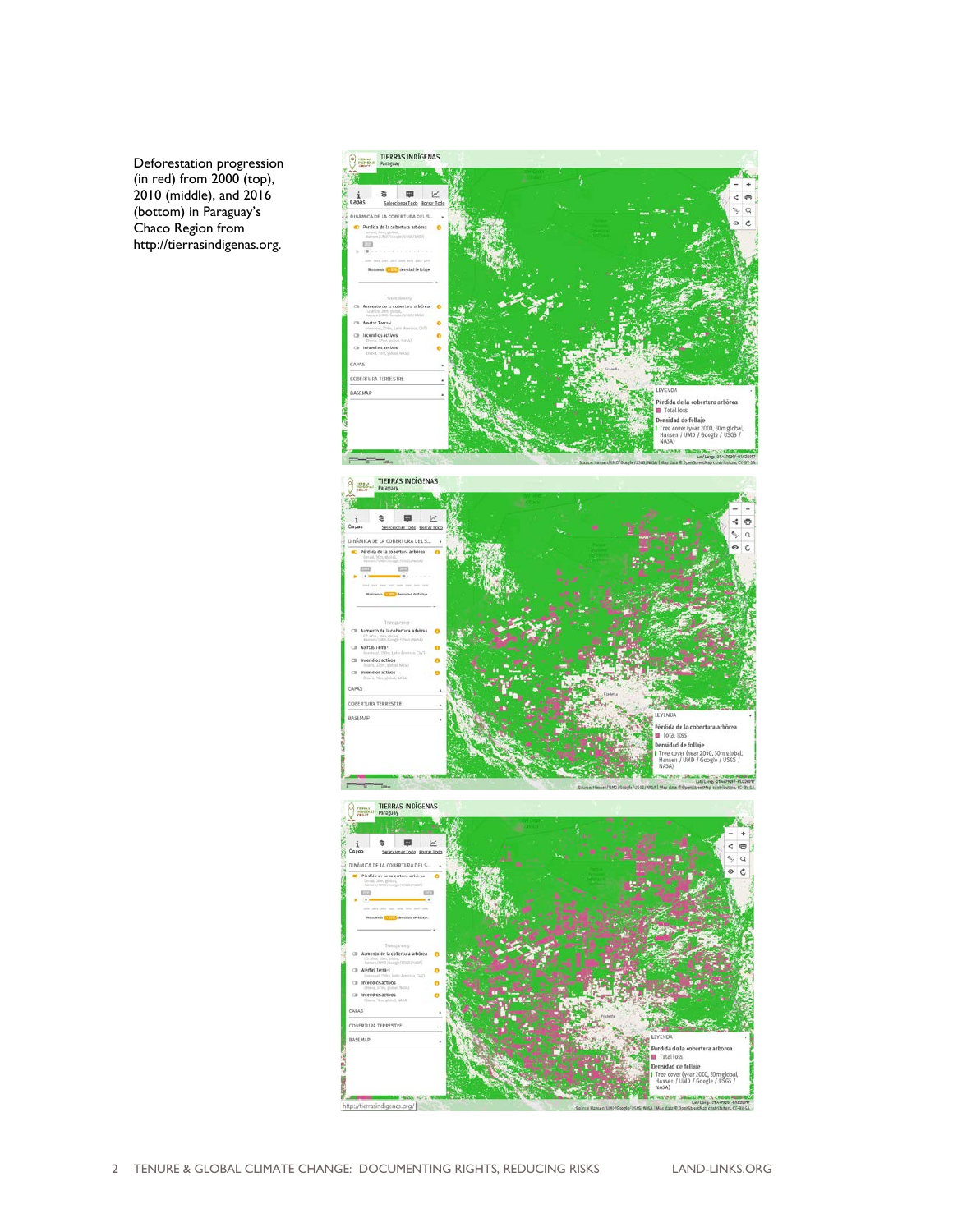

The program assembled existing claims to land and forests based on both digital and paperbased maps.

PHOTO CREDIT: TGCC

Home page of [www.tierrasindigenas.py.org](http://www.tierrasindigenas.py.org/) with over six hundred indigenous peoples claims with various levels of official recognition across Paraguay. [below]

### **ADMINISTRATIVE AND OPERATIONAL CONSIDERATIONS**

#### *LESSON:* **Work with the right local partner**

As the intervention sought to apply GIS and technical assets (Global Forest Watch [GFW], Map Builder) to a politically sensitive and enduring challenge at the local scale (the lack of publicly available indigenous data), working with the right local partner was key to bridging this gap and successfully carrying out the intervention goals. The activity relied on a well-tested web-mapping tool, [Map Builder,](http://blog.globalforestwatch.org/features/customizing-gfw-made-easy-with-map-builder.html) which integrates real-time satellite data with additional data layers. Tenure data tends not to be easily collected remotely. Thus, access to existing spatial data, either digital or on paper maps, or the ability to collect new information is critical. This is reliant on knowledgeable, well-connected, and trusted partners for data collection, management, publication, and related outreach.

FAPI was ideal in this role, serving as a trusted convener for their indigenous member organizations (magnifying the reach of the project), presenting savvy and connected approaches to engaging in national politics around indigenous land issues, and demonstrating operational competence in managing partner meetings and media outreach. While the data and the final product (the platform itself) face the challenge of being perceived as "unofficial data" due to not being direct government publications, FAPI's reputation and influence have made the project and output much more credible and trustworthy than an effort directly managed or executed from abroad by an international NGO. FAPI's status and approach were essential in accessing datasets from the government and other institutions.

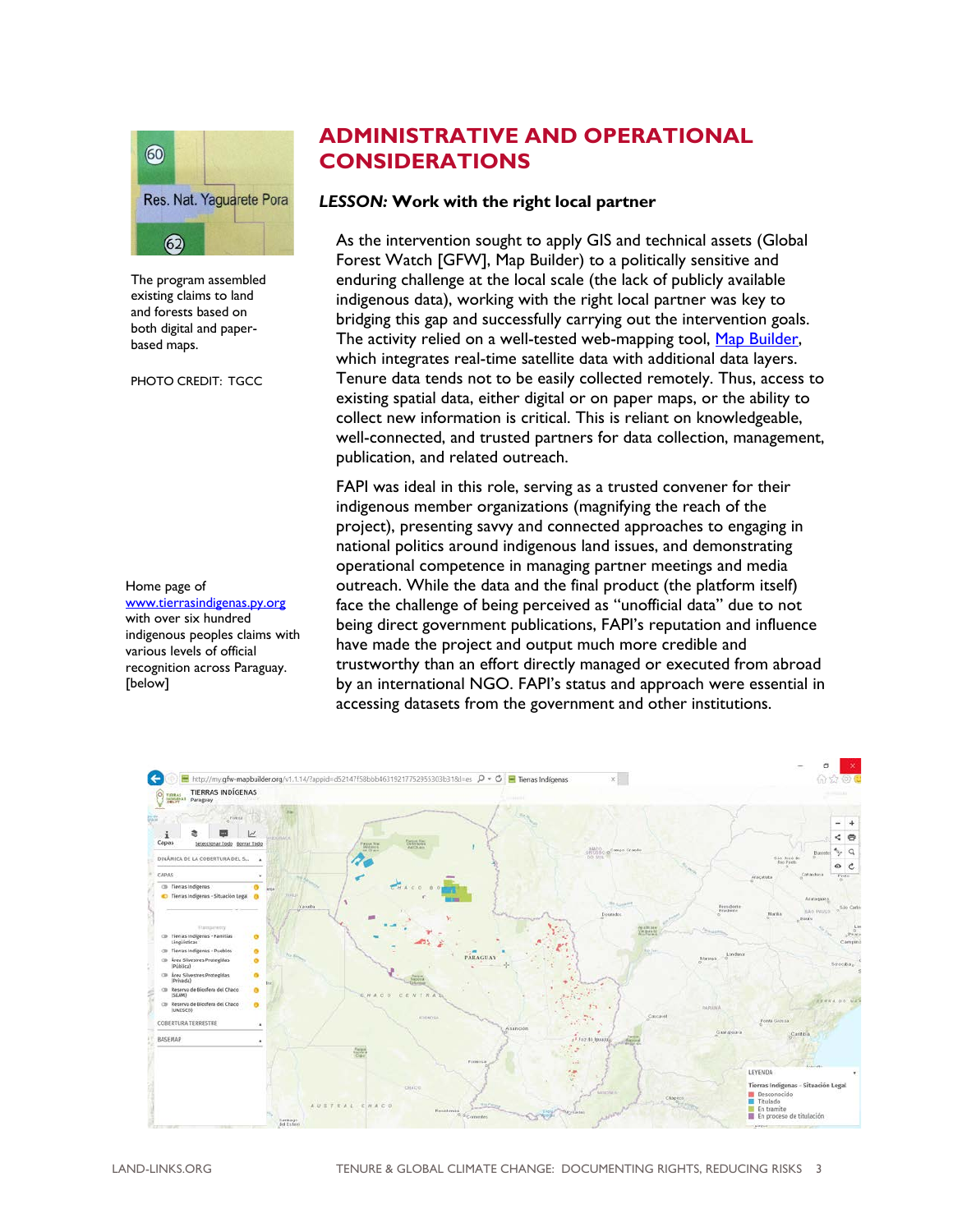

A rancher in the Chaco moves his cattle to different pastureland. NGOs were essential to initiate engagement between different stakeholders within supply chains.

PHOTO CREDIT: TGCC

#### *LESSON:* **Navigate the interests of multiple stakeholders and collaborators**

The intervention came at an opportune time, given the increasing global attention on the social and environmental impacts of agricultural expansion and the sourcing polices of commodity supply chain companies. This created a healthy environment in which activities of this sort would be received as constructive by both project participants and external collaborators and users, whereas in other circumstances, such a product could be perceived as a threat to the beef industry. International NGOs active in Paraguay were supportive of the project. For example, World Wildlife Foundation (WWF) Paraguay plays a prominent role locally through its USAID Alliance for Sustainable Development Partnership with Minerva Foods, and has transitioned relatively recently to establishing constructive engagements with commodity production stakeholders in the Chaco. WWF staff participated in technical collaboration and data sharing, and emceed the launch event, bringing their convening power to the table. One of FAPI's current funders, Rainforest Foundation Norway, saw value in the project and provided much-needed financial support for local events, including the launch and web hosting support post-TGCC.

The private sector, specifically certain players in the cattle industry and financiers, were eager to integrate the data into their due diligence processes. Both local banks and an international development finance institution were already engaged in efforts to use geospatial approaches to evaluate and reduce risk from commodity sourcing. As a result, they welcomed the increased data availability on land tenure claims to complement their own efforts, which had previously lacked broad indigenous data, or had been using incomplete or out of date maps. The limitation is that companies without responsible sourcing policies or operational procedures to implement them will be less likely to use these resources in their decision making process. Nevertheless, as the industry matures and seeks to access higher value export markets, the demand for data should increase and those who are currently not aware or interested in the platform, may find it useful in the future.

Finally, the constellation of indigenous peoples' organizations appeared to be universally supportive of the platform creation. The member organizations of FAPI approached the intervention from an already advanced technical understanding, with data in hand, and an eagerness to work on the activity. This encouraged an environment of collaboration, as opposed to the potentially difficult dynamic of an international organization working with a single local partner on a locally misunderstood or unwelcome initiative. There is scope to engage broader communities of indigenous peoples from across Paraguay into the platform, and to use it as a repository for data beyond the Chaco.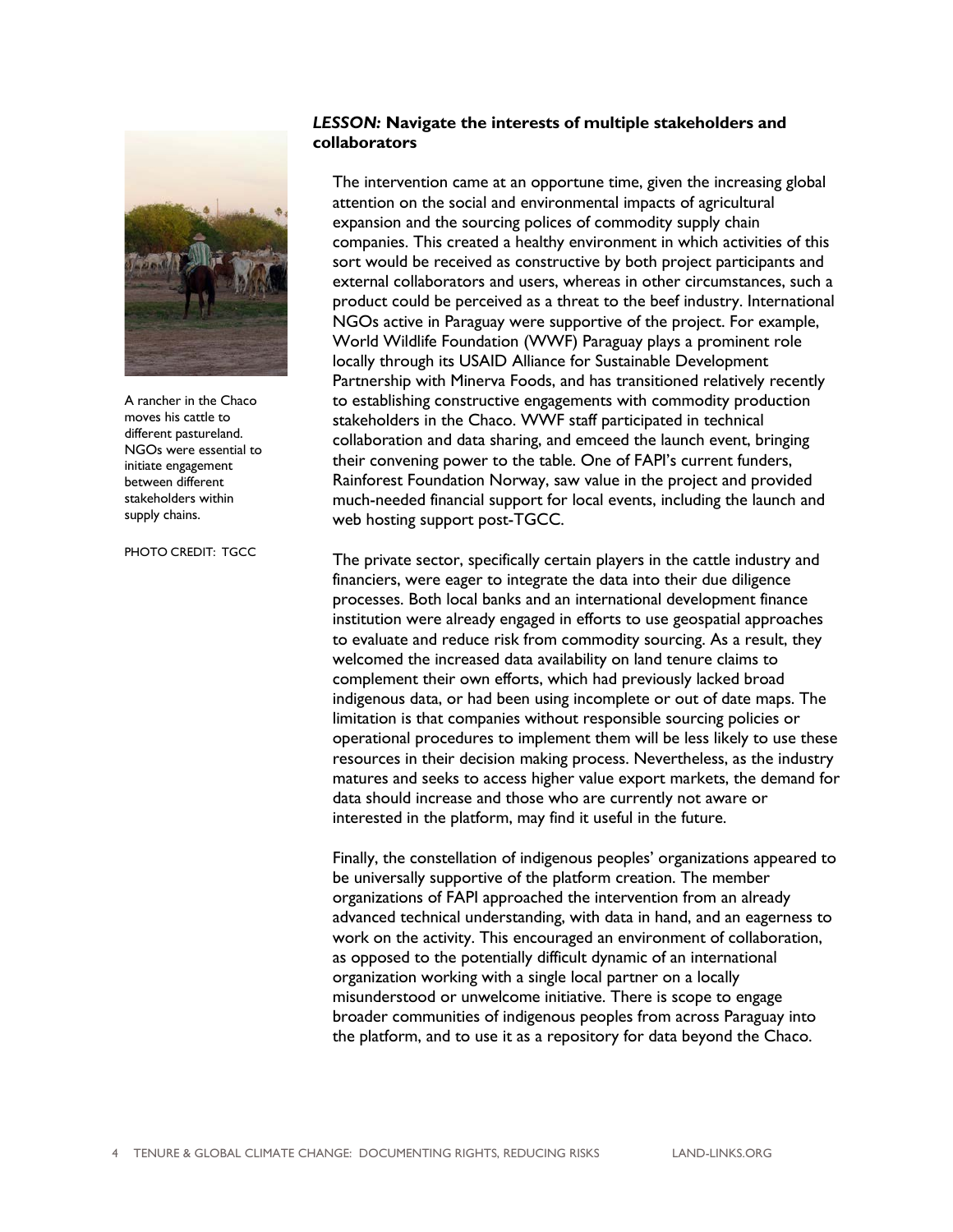

The beef industry is the major private sector actor in the Chaco region. As the industry seeks to broaden access to high value international markets, there will be increased scrutiny of the underlying land rights in production areas.

PHOTO CREDIT: TGCC

# **POLITICAL CONSIDERATIONS**

#### *LESSON:* **Consider the sensitivities required to build legitimacy**

The activity development process and partners had to navigate the rapid timeline with the challenge of building partnerships among groups that have not historically worked together. The activity was anticipated to involve a direct partnership among the CSOs, government and private sector. Based on early interactions with private sector stakeholders in the beef industry, no individual company was prepared to join the partnership. No company was willing to jump ahead of the competition, though a number of actors expressed early interest in the findings, and high participation in the platform launch indicates this awareness of the potential of the platform.

Similarly, during intervention scoping, FAPI and its members opted to not directly involve the Paraguayan government, or at the very least avoid a scenario where the project outputs would be subject to review or vetting by government agencies. This approach inevitably created certain costs and benefits, and in retrospect appeared to be the correct course of action. A significant concern was that direct government involvement would risk the capacity of the intervention to illustrate and present the indigenous lands data from the perspective of the indigenous peoples themselves, many of whom have quite mixed feelings towards the national government due to the historic marginalization that Paraguay's indigenous people have experienced. While the data ultimately included on the platform was linked to either existing government-produced geospatial data or, failing that, to formally submitted claims, the wherewithal of participants to manage the data as they saw fit was a critical factor in instilling a sense of ownership among FAPI's members. The pace of the intervention would have posed challenges for a government agency, so the team developed the platform independently and then later included other stakeholders.

The Paraguayan government possesses an extensive set of indigenous data among the indigenous census, national cadaster, and the indigenous affairs agency (INDI), but these data are not cross referenced, cleaned, and presented in a consistent and publicly accessible manner. This was a key motivation, despite the risk of alienating or embarrassing government agencies who would ostensibly be party to the creation of such a platform. As with other kinds of data release activities and public policy discussions, a solely civil society-led initiative can have the helpful effect of nudging the government to fill gaps in sharing data publicly. In this case, FAPI enjoys a constructive, if at times somewhat adversarial, relationship with some government agencies, and considered the platform development worthwhile vis-à-vis its potential to harm these relationships. In the long term, the government may create its own platform, or include indigenous data more comprehensively in the national cadaster. For the near future, at least, a civil society-led initiative has raised the bar and provided a constructive outlet for organizing the data.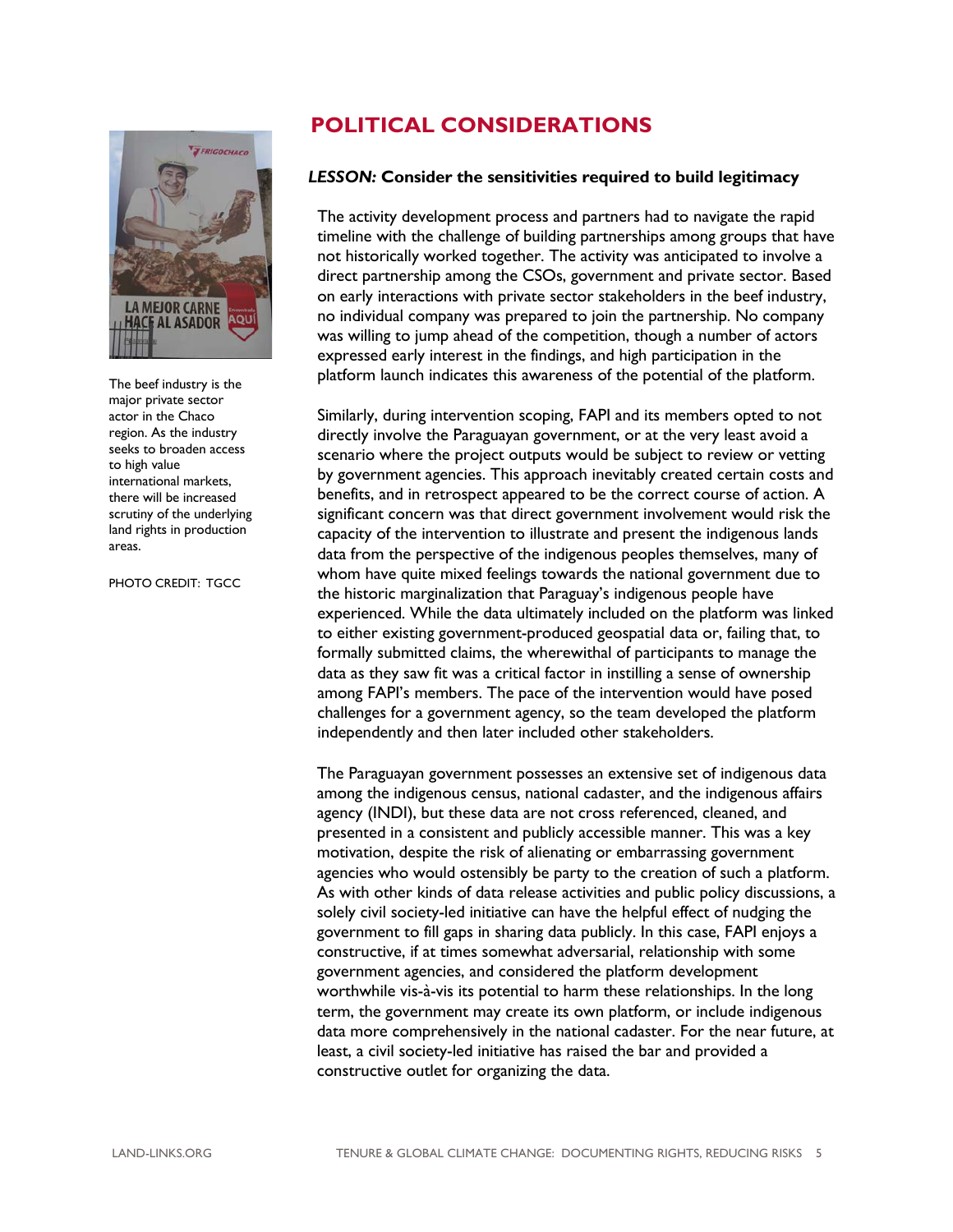#### *LESSON:* **Outreach to achieve impact**

Projects that increase data transparency and availability may be successful on their own terms, but will only be effective means to an end if users are aware of the data, accept the value of the work, and make use of it. FAPI preferred to keep relatively quiet during the initial scoping and project development phases to prevent misinterpretation of the project prior to its launch, but once ready, the outreach across many avenues was, and continues to be critical to a successful and ongoing use of the platform. The platform was launched in a well-attended event with more than 120 people attending, including representatives of approximately 10 indigenous groups, meatpacking and financial institution representatives from the private sector, Paraguayan ministries, and a range of domestic and international civil society organizations that work on indigenous issues, human rights, and ecosystem conservation. FAPI's efforts to cultivate press coverage in Paraguay, and assistance from World Resources Institute (WRI) internationally, culminated in successful [TV and radio interviews,](http://www.abc.com.py/tv/locales/primera-plataforma-que-registra-tierras-indigenas-1654870.html) local newspapers, and [some coverage](https://www.reuters.com/article/us-paraguay-landrights-indigenous/paraguays-first-digital-indigenous-map-aims-to-reduce-land-conflicts-idUSKBN1DS2GC) internationally.

FAPI's engagement with many local groups and data providers (including some ministries) and the project GIS consultants all contributed critical relationships for sustainability and use during platform development and following the launch. Issues around data often appear to be technical in nature, but the ability to pick up the phone and request a meeting or verify a file is priceless in this context. An international or disconnected group would have a very difficult task to execute the activity or ensure a positive reception without these personal and institutional links.

Finally, the outreach with the private sector began in earnest following the project launch. These user groups are largely focused on discrete risk analysis and are not otherwise deeply involved with indigenous land rights issues (and indeed would prefer not to be). Better data availability simply provides an easier means to reduce risk in one aspect of their sourcing and investment policies. Discussions with slaughterhouse companies, development finance institutions, local banks, and the Sustainable Finance Roundtable occurred largely once the platform was launched and the utility of the product could be demonstrated. This has paved the way for the integration of the platform's data within social and environmental risk evaluation and sourcing policies of these institutions, and will continue to do so following the formal end of the USAID-supported work.

#### *LESSON:* **Create an inclusive brand identity**

FAPI opted to hire a local firm to develop a brand identity and logo for the platform, and chose to represent the platform as being separate in name, and potentially in the long term, institutionally, from the organization itself. Project participants preferred to ensure that in the long-term, the project would be seen as a resource and a venue for all of Paraguay's indigenous peoples, many of whom are affiliated with other federations, especially in the eastern part of the country. The visual brand likewise created an appealing image for the site and promotional materials, and lent independence to the project. This approach to platform ownership supports the effort to boost indigenous land transparency without hinging on the particular views of FAPI and its positioning in Paraguay. The main potential downside of this approach is that without specific funding sources or broader engagement from other indigenous peoples' groups, the platform may fall by the wayside.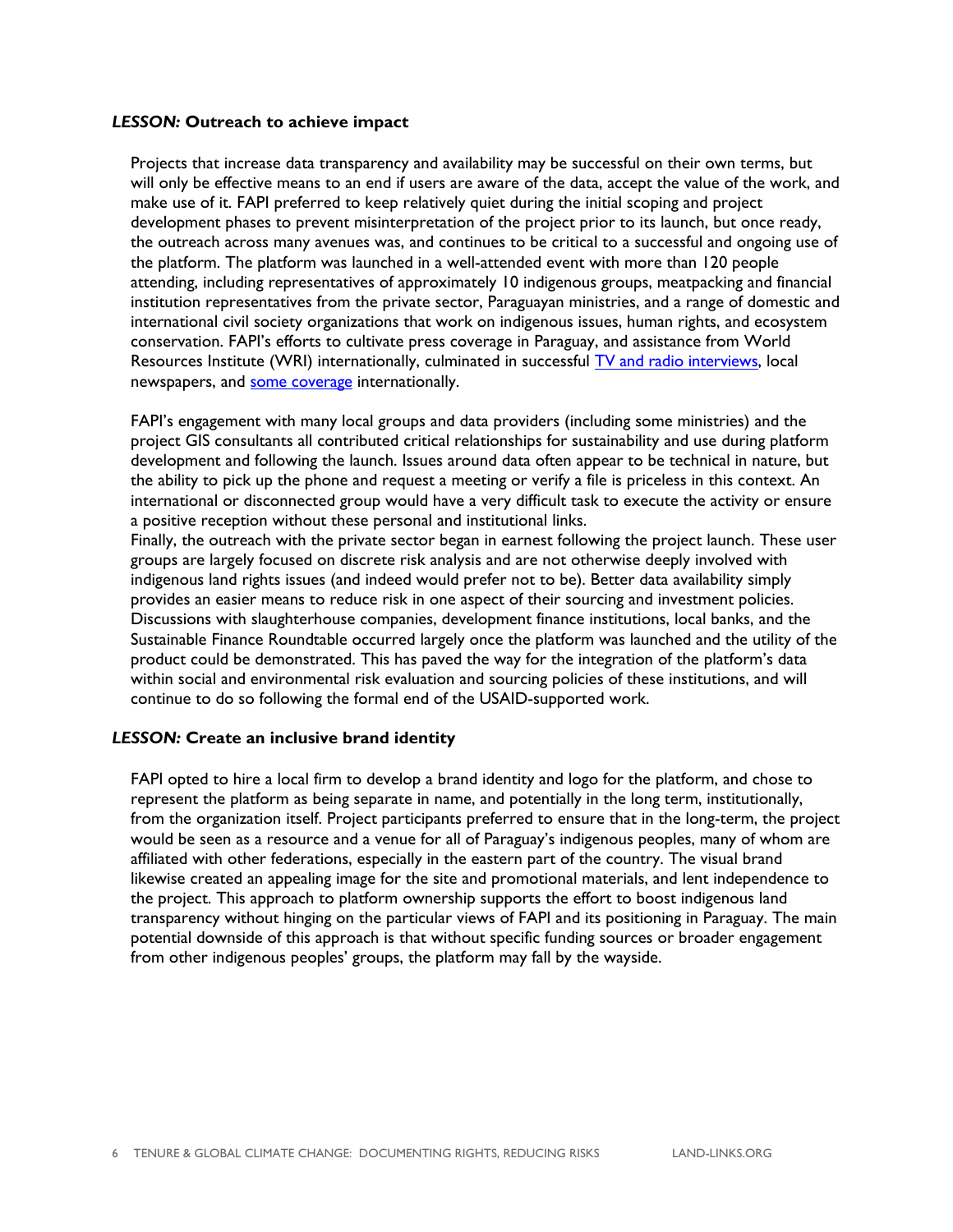# **TECHNICAL CONSIDERATIONS**

#### *LESSON:* **Develop platforms with local technical skills**

In addition to the critical collaboration with FAPI, the project benefitted from having skilled technical capacity in the form of local consultants who were hired for the duration of the platform development. While FAPI's collaborators included those with GIS experience, technicians dedicated to the intervention helped to achieve strong results. Both consultants had prior knowledge of GFW and Map Builder, and had years of experience working in GIS in Paraguay on similar issues. The work itself ranged from rather mundane data cleaning to more elaborate integration of the data into a web platform, but the consultants' experience was essential. The value of data visualization on a platform of this nature relies on the underlying organization and consistency of the data management process created by technical staff. Without skilled data management, a compilation of data from many sources would result in a confusing mess. As mentioned above, the technical assistance of the consultants also reflected the professional connections of long experience working on GIS projects in Paraguay. Without a confirmed funding source to fund technical consultants for years into the future, it is difficult to forecast how FAPI will approach the process of expansion of the platform, though their current planned funding stream supports involvement of a consultant and basic edits and additions to the site requiring limited effort. Nevertheless, participatory mapping exercises with data that requires updating place long-term technical commitments on organizations with limited long-term funding certainty and limited in-house technical capacity.

#### *LESSON:* **Consider hosting and domain management needs**

A similar project executed elsewhere will have to consider how best to name the site (the web address), the domain (.org, or .org.py in this case), and where the data itself will be hosted. FAPI chose to purchase both the international (.org) and local (.org.py) versions of Tierras Indígenas, though the local domain has proven more difficult to set up. Hosting services can provide relatively inexpensive options locally and internationally, and in this case GFW's Map Builder servers will continue to host the data to be accessed via both web addresses. A longer-term hosting of the data on a separate, independent service would be an option, however, should FAPI choose to do so.

#### *LESSON:* **Focus on clarity in background documentation**

An often underappreciated but critical element of a publicly accessible web map is the accompanying documentation on data sources and meaning of each data point. Misinterpretations and objections are inevitable even with extensive and clear documentation, and data collected by a single source. Maps are inherently political and each user will have her or his own interpretation. The goal should be to anticipate likely misunderstandings, clarify the source(s) and date(s) of the data, explain how the data was collated, and ensure that the legend and classifications appearing on screen are clear and accurate, among other information. Feedback from users is helpful in editing future versions of the metadata and other clarifying texts, and will be incorporated into the process for submitting and incorporating new and revised data.